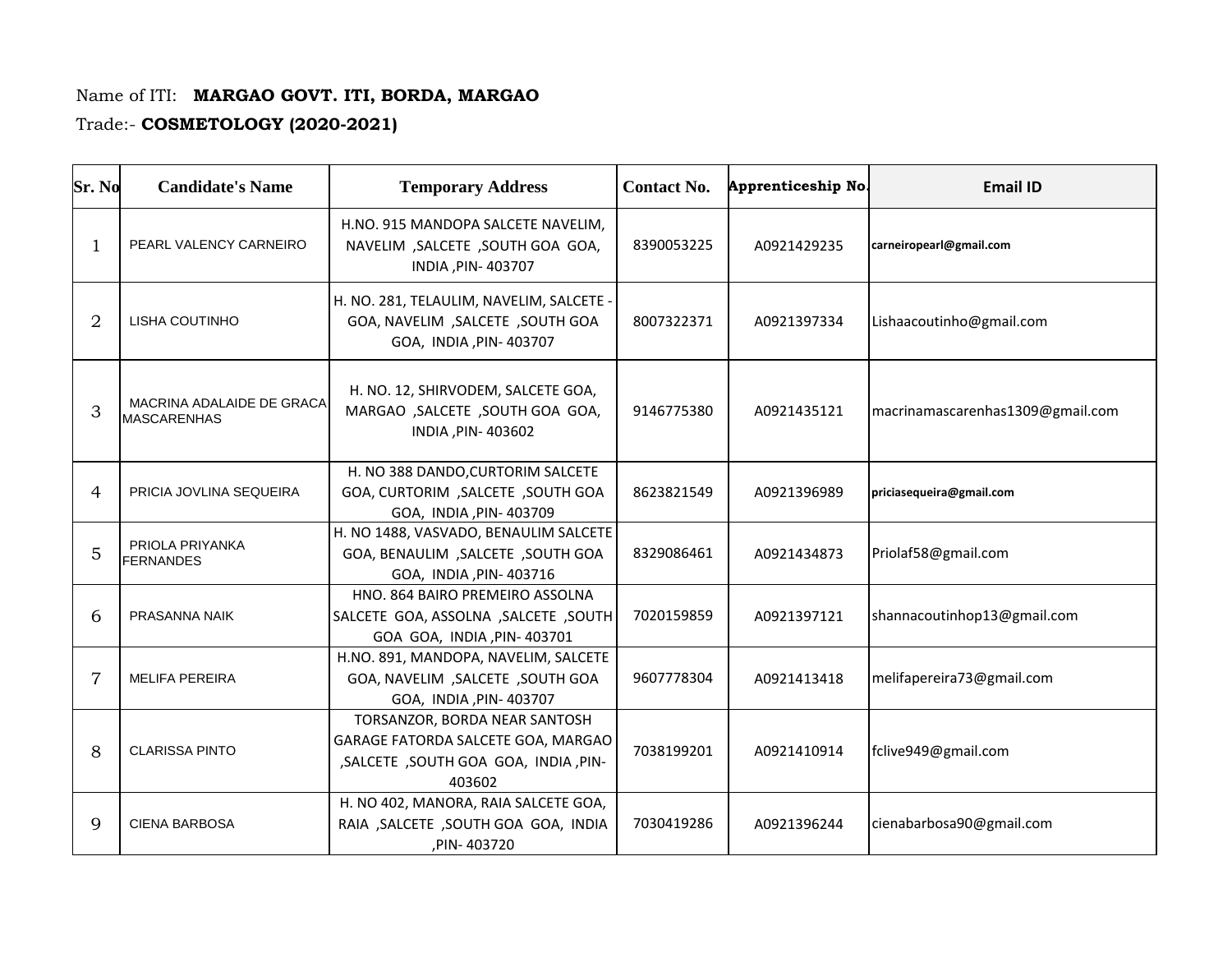| 10 | CRISTIFA CARVALHO                           | H.NO 230, CARVOTA, LOUTULIM SALCETE<br><b>GOA, LOUTULIM, SALCETE, SOUTH GOA</b><br>GOA, INDIA, PIN-403718                  | 8805211301 | A0921398495 | cristifacarvalho52025@gmail.com  |
|----|---------------------------------------------|----------------------------------------------------------------------------------------------------------------------------|------------|-------------|----------------------------------|
| 11 | SAFIRA VAZ                                  | H. NO. 177, PONNA VADDO, ILHA DE<br>RACHOL, SEM-RACHOL, RACHOL, SALCETE<br>, SOUTH GOA GOA, INDIA, PIN-403720              | 7038569332 | A0921396407 | safiravaz12@gmail.com            |
| 12 | <b>QUEENCIE PEREIRA</b>                     | H. NO. 25, KIRBHAT, NUVEM, SALCETE -<br>GOA, NUVEM, SALCETE, SOUTH GOA<br>GOA, INDIA, PIN-403722                           | 7083871574 | A0921396823 | queenciepereira1504@yahoo.com    |
| 13 | <b>MURIEL VALANKA</b><br><b>MASCARENHAS</b> | H.NO-37/J NUVEM DONGORIM SALCETE<br>GOA, NUVEM, SALCETE, SOUTH GOA<br>GOA, INDIA, PIN-403722                               | 9881191153 | A0921332424 | Mascarenhasmuriel332@gmail.com   |
| 14 | RUKMINI TIMMAPPA HULAGI                     | BONDORIM FERRAV VADDO C/O ALEX<br>FERNANDES COTTAGE H NO.270,<br>DRAMAPUR , SALCETE , SOUTH GOA GOA,<br>INDIA, PIN-403725  | 9356817590 | A0921374868 | rukminihulagi1@gmail.com         |
| 15 | SONAM SURYAKANT SHETKAR                     | 366/2 BAHERIL WADA KERI, QUERIM<br>, SATTARI, NORTH GOA GOA, INDIA, PIN-<br>403505                                         | 8007698431 | A0921374672 | shetkarsonam5555555555@gmail.com |
| 16 | <b>HASSINA SUNKAD</b>                       | H-NO 3786, NEAR BHATEKAR SCHOOL,<br>GOGAL HOUSING BOARD, MARGAO,<br>MARGAO , SALCETE , SOUTH GOA GOA,<br>INDIA, PIN-403601 | 9975973895 | A0921344635 | hassinasunkad043@gmail.com       |
| 17 | <b>MINETTA MONTEIRO</b>                     | H. NO. 792/1, MUGALLI, SAO JOSE DE<br>AREAL, SALCETE GOA, CURTORIM, SALCETE<br>, SOUTH GOA GOA, INDIA, PIN-403709          | 9637410646 | A0921345365 | minettamonteiro06@gmail.com      |
| 18 | PREMLATA MAHIPAL GUPTA                      | H. NO 318 NEAR CHAPPEL, ZAMCOTTO,<br>DRAMAPUR SALCETE GOA, DRAMAPUR<br>, SALCETE, SOUTH GOA GOA, INDIA, PIN-<br>403725     | 8830928348 | A092344850  | Latag3583@gmail.com              |
| 19 | MELANCY JOAQUINA DE<br>SOUZA                | H NO 15/216 KARI VADDO BEHIND TILAK<br>MAIDAN, MORMUGAO , MORMUGAO<br>, SOUTH GOA GOA, INDIA, PIN-403802                   | 7249057622 | A0921344943 | melancydsouza8@gmail.com         |